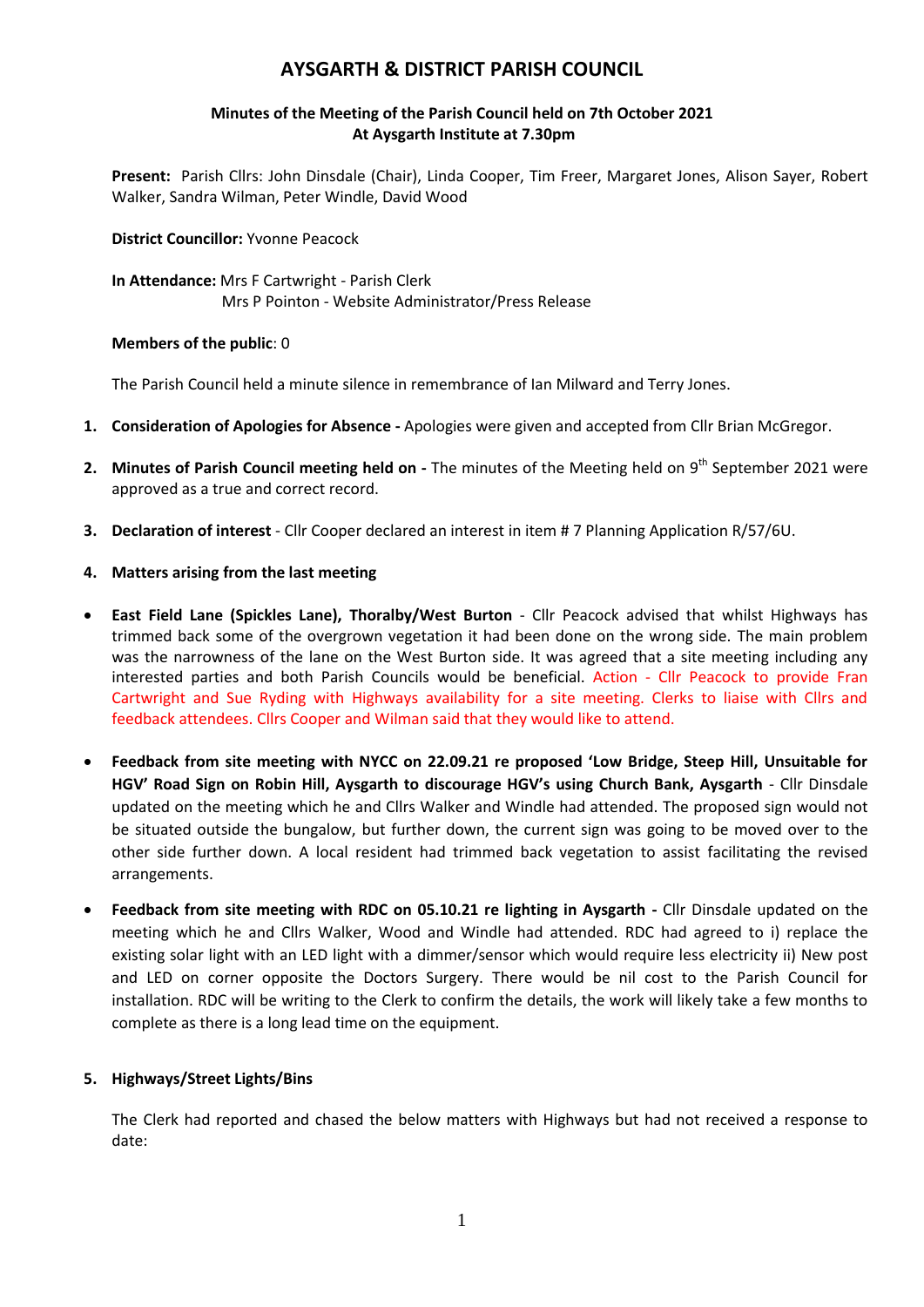- Long standing Bridge issue at Bishopdale reminder Cllr Peacock said that talks were taking place with Ribba Hall re the wall. Cllr Peacock has asked for a price for the works so that she can take a case to the Executive.
- Potholes in middle of the road on Church Bank, Aysgarth
- Fallen tree branch at Low Gill Aysgarth to Thornton Rust Road
- East Field Lane (Spickles Lane) between West Burton & Thoralby overgrown vegetation
- Complaint from Parish Council re use of road signs re BT Works in Thornton Rust
- Surface Dressing Works in July in Bishopdale steps to ensure the issues do not happen again

**New Matters** - there were no new Highway matters.

#### **6. Financial Matters**

#### **6.1 The council resolved to authorise the following payments:**

| Chq #        | Payee        | £         | <b>Description</b>               |
|--------------|--------------|-----------|----------------------------------|
| 101002       | A Goulthorpe | 508.00    | <b>Grass Cutting - August 21</b> |
| 101003       | F Cartwright | 112.92    | Clerk Pay - September 21         |
| 101004       | F Cartwright | 10.00     | Clerk Expenses - September 21    |
| 101005       | <b>HMRC</b>  | 188.00    | PAYE Qtr ending 05.10.21         |
| 101006       | F Cartwright | 112.92    | Clerk Pay - October 21           |
| 101007       | F Cartwright | 10.00     | Clerk Expenses - October 21      |
| 101008       | A Goulthorpe | 552.00    | Grass Cutting - September 21     |
|              |              |           |                                  |
| <b>Total</b> |              | £1,493.84 |                                  |

The invoice for September grass cutting for £552.00 had been received after the agenda had been issued (Cheque # 101008)

## **7. Planning - To consider the following Planning Applications:**

## **New**

**R/59/54** - Section 73A application to vary Condition 2 (drawings/documents insertion of flue) (Full planning permission for re-occupation of a former dwelling and installation of package treatment plant) at High Meadow, Thornton Rust, DL8 3AW - **The Parish Council had no comment to make.**

**R/58/96A** - Full planning permission for erection of a single storey local occupancy dwelling and provision of parking area 50m south-west of main site (adjacent to Stanley House) at Land to rear of the Reading Room, Westfield Lane, Thoralby, DL8 3SU - **The Parish Council had no comment to make.**

## **The previously considered planning applications are showing on the YDNPA Citizens Portal as:**

# **Approved Conditional**

None

**Under Consideration R/59/50C** at Hardbanks Barn, Thornton Rust, DL8 3AS

**R/53/27G** at Kidstones Bridge, Bishopdale, DL8 3TG

**R/58/61J** - Full planning permission for change of use of existing agricultural building for stabling horses and use of adjacent paddock as grazing for horses (retrospective) at High Garth Barn, Thoralby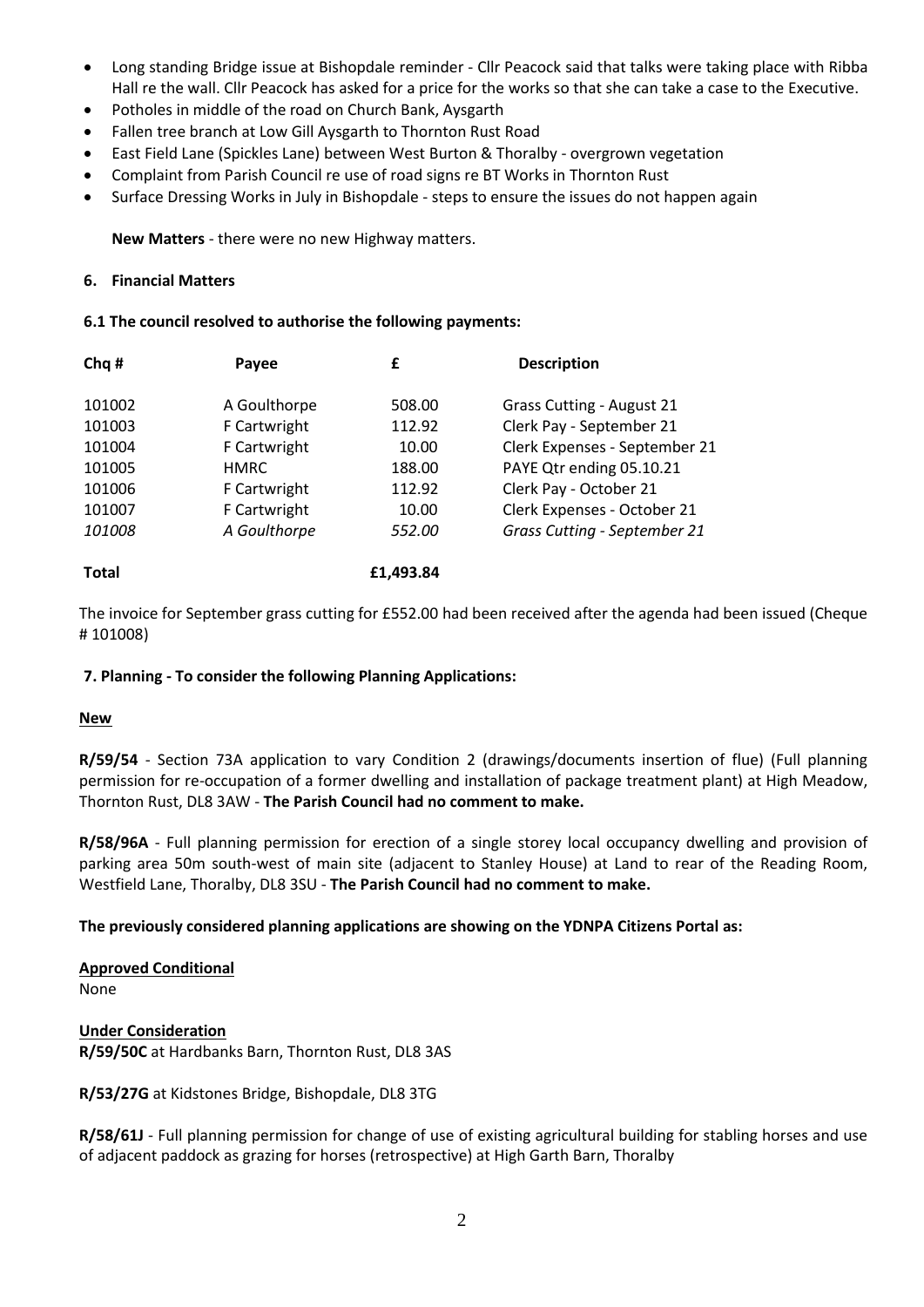**R/57/6U** - Full planning permission for demolition of existing WC block and construction of 2 No. two-bedroom holiday lets, bin store, general store and installation of package sewage treatment plant at Street Head Caravan Park, Newbiggin, DL8 3TE

**R/51/81A/LB** - Listed building consent to take down and rebuild damaged section of parapet wall, ashlar band and coping stones at Yore Bridge, Aysgarth

**R/57/6V** - Full planning permission for construction of three single storey buildings to provide 11 No. letting rooms and store; removal of existing staff caravan; demolition of part of existing store; extension of existing carpark and installation of sewage treatment unit at Street Head Inn, Newbiggin, Leyburn, DL8 3TE

#### **Awaiting Legal Agreement**

**R/53/32** at Big Laithe, Bishopdale **R/51/54M** at Birkbeck House, Aysgarth, DL8 35R

#### **Decision Made**

None

#### **Planning Permission Not Required**

**R/57/12E** - Householder planning permission for erection of single storey extension at East Lane House, Bishopdale Lane, Newbiggin in Bishopdale DL8 3TF - **Planning Permission Not Required (25.08.21)**

#### **Refused**

**R/58/59E** - Full planning permission for change of use to allow civil marriage ceremonies to be held in the existing shoot barn at Thorbers Barn Thorbers Barn, Howesyke Farm, Bishopdale - **Refused (22.09.21)**

#### **Withdrawn/Final Disposal**

None

#### **8. Thoralby Moss and Thornton Mire** *(Standing Item)*

The circulated amended Thoralby Moss Grazing License for England provided by PWC on 07.10.21 was reviewed and changes noted/agreed. It was noted that one of the signature pages 8 of 8 was missing. Action - Clerk to advise PWC and ask them to send final document to the Licensor for signing.

## **9. Ownership of Land/Rights of Way (Standing Item)**

Cllr Dinsdale updated the meeting that the Tithe Maps required further research.

## **10. Natural England Higher Level Stewardship (HLS) agreement expires in 2021**

Cllr Dinsdale confirmed that he had been added as an authorised person in capacity of Helper. Mr R Harrison (PWC) remained as Agent. Cllr Dinsdale has access to the DEFRA Portal. There was no update re the 2021 claim.

#### **11. Preliminary Information from Yorkshire Water re Tip Lane, Aysgarth (Circulated)**

The Clerk advised the meeting that following receipt of the 'Preliminary information' letter and plan dated 24.09.21, a further 'Notice of Works' Letter and plan dated 01.10.21 had been received after the agenda had been issued.

The Parish Council noted the contents and plans on both letters. Action - Clerk to respond to Yorkshire Water stating that the Parish Council note the area of track marked out for improvement and the Parish Council would be happy with the concreting works discussed at the site meeting providing there was provision for soak away.